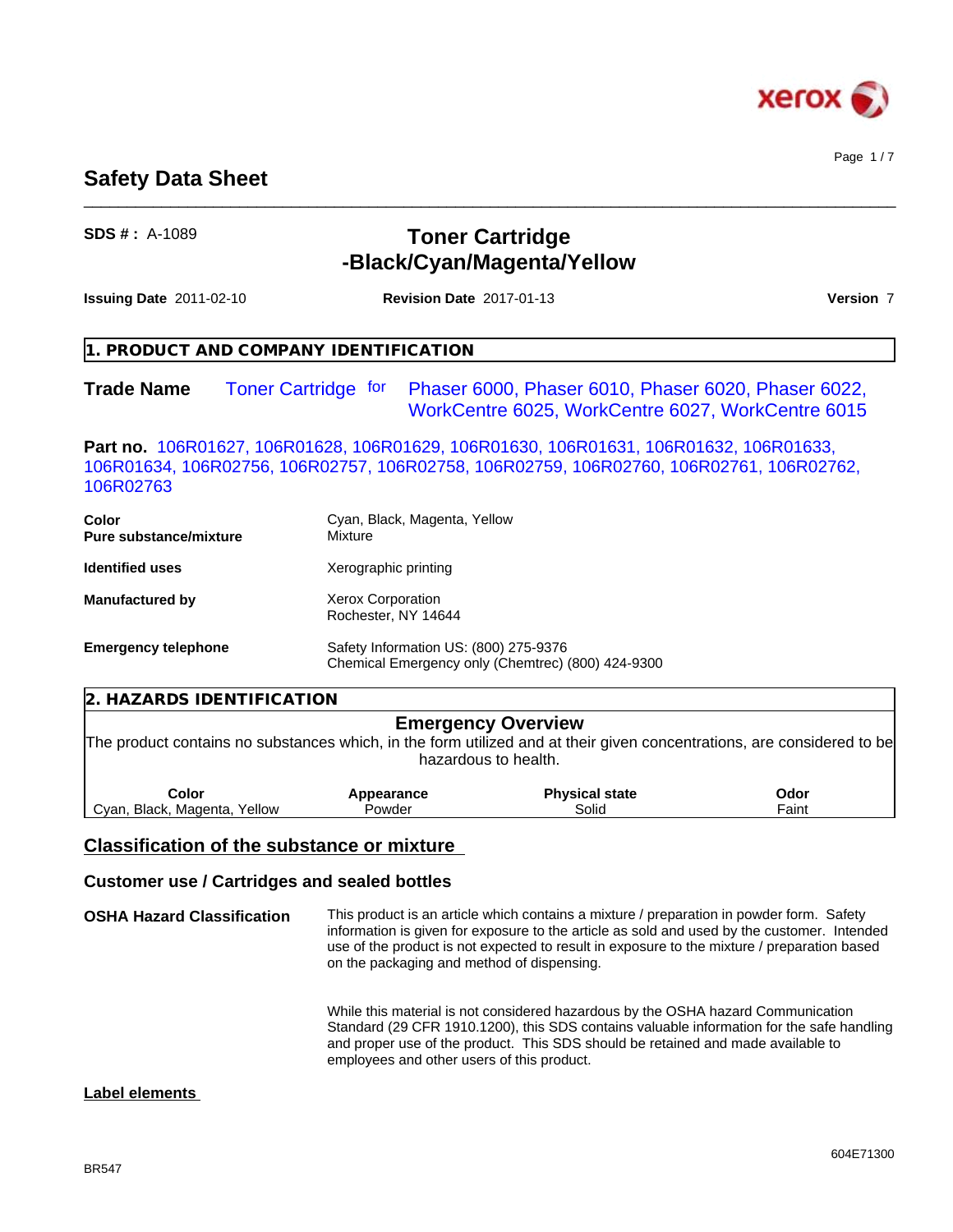

# SDS #: A-1089 **Toner Cartridge -Black/Cyan/Magenta/Yellow** Page 2/7

**Signal Word** None **Hazard Statements** None required **Precautionary Statements** None required **Potential Health Effects Principle Routes of Exposure** Inhalation **Acute Toxicity Eyes** No known effect **Skin** No known effect **Inhalation** No known effect **Ingestion** No known effect **Chronic effects Main symptoms Overexposure may cause:** mild respiratory irritation similar to nuisance dust. **Aggravated Medical Conditions** None under normal use conditions The environmental impact of this product has not been fully investigated. However, this preparation is not expected to present significant adverse environmental effects.

#### **3. COMPOSITION/INFORMATION ON INGREDIENTS**

**Product Description** This formulation represents multiple colors and the component list includes multiple pigments. The actual toner formulation for each color will differ only in the pigment used.

| <b>Chemical Name</b>  | <b>CAS No.</b> | Weight % |
|-----------------------|----------------|----------|
| Resin                 | Proprietary    | 70-80    |
| Paraffin wax          | 8002-74-2      | $5 - 10$ |
| Carbon black          | 1333-86-4      | $5 - 10$ |
| Magenta Pigment       | 980-26-7       | 0-7      |
| Cyan Pigment          | 147-14-8       | ი-7      |
| <b>Yellow Pigment</b> | 6358-31-2      | ่ 0-7    |
| Amorphous silica      | 7631-86-9      | 1-5      |
| Titanium dioxide      | 13463-67-7     |          |

#### **4. FIRST AID MEASURES**

| General advice                    | For external use only. When symptoms persist or in all cases of doubt seek medical advice.<br>Show this material safety data sheet to the doctor in attendance. |
|-----------------------------------|-----------------------------------------------------------------------------------------------------------------------------------------------------------------|
| Eye contact                       | Immediately flush with plenty of water. After initial flushing, remove any contact lenses and<br>continue flushing for at least 15 minutes                      |
| <b>Skin contact</b>               | Wash skin with soap and water                                                                                                                                   |
| <b>Inhalation</b>                 | Move to fresh air                                                                                                                                               |
| Ingestion                         | Rinse mouth with water and afterwards drink plenty of water or milk                                                                                             |
| Notes to physician                | Treat symptomatically                                                                                                                                           |
| <b>Protection of first-aiders</b> | No special protective equipment required                                                                                                                        |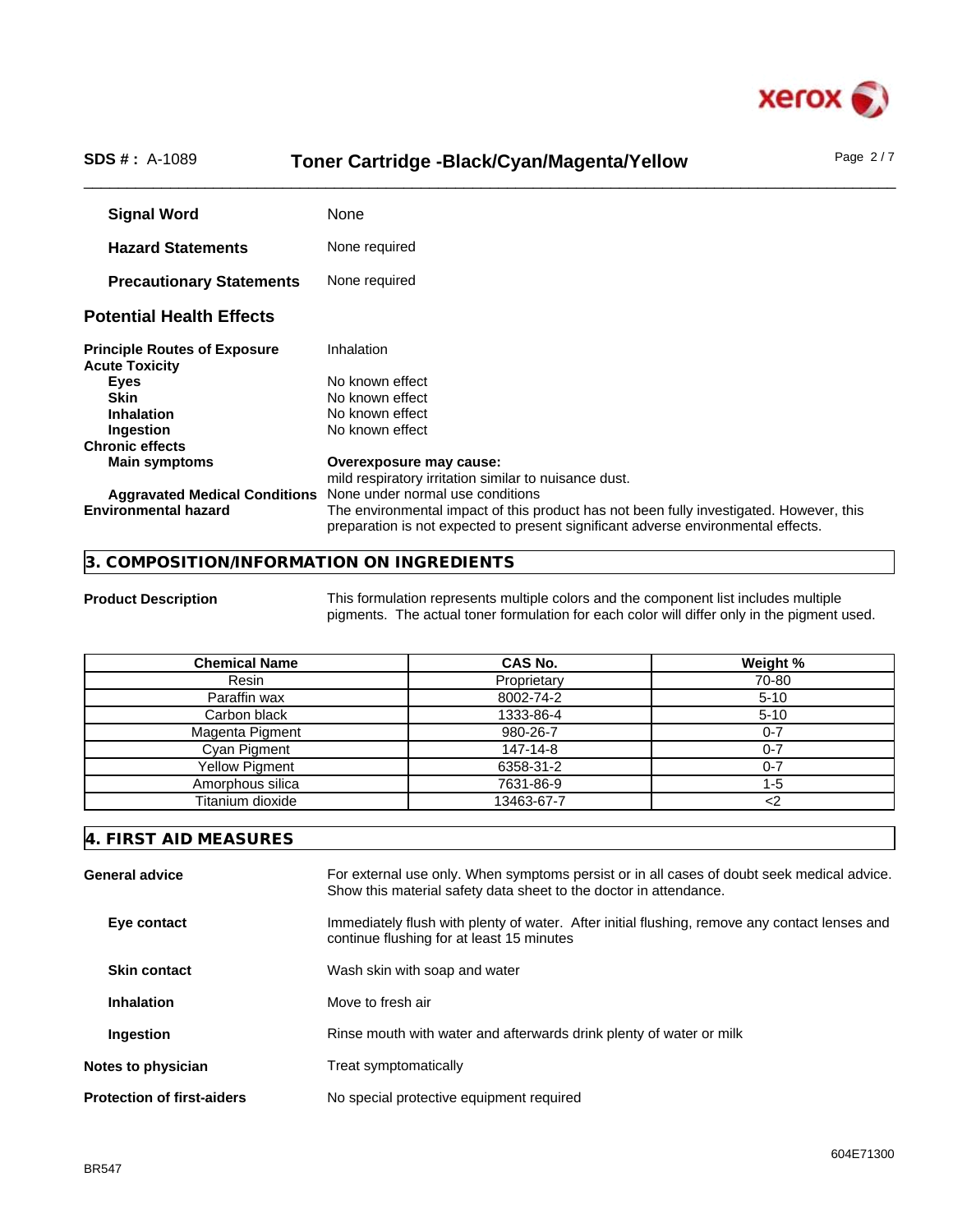

# SDS #: A-1089 **Toner Cartridge -Black/Cyan/Magenta/Yellow** Page 3/7

| Not flammable. Will not readily ignite                                                                                                                                 |
|------------------------------------------------------------------------------------------------------------------------------------------------------------------------|
| Not applicable                                                                                                                                                         |
| Use water spray or fog; do not use straight streams, Foam                                                                                                              |
| Do not use a solid water stream as it may scatter and spread fire                                                                                                      |
| Fine dust dispersed in air, in sufficient concentrations, and in the presence of an ignition source is a potential dust explosion hazard                               |
| Hazardous decomposition products due to incomplete<br>combustion, Carbon oxides, Nitrogen oxides (NOx)                                                                 |
| Not impact sensitive<br>Fine dust dispersed in air, in sufficient concentrations, and in the<br>presence of an ignition source is a potential dust explosion<br>hazard |
|                                                                                                                                                                        |

In the event of fire and/or explosion do not breathe fumes. Wear fire/flame resistant/retardant clothing. Use self-contained pressure-demand breathing apparatus if needed to prevent exposure to smoke or airborne toxins.

| 6. ACCIDENTAL RELEASE MEASURES<br><b>Personal Precautions</b><br>Avoid breathing dust<br><b>Environmental Precautions</b><br>No special environmental precautions required<br>Prevent dust cloud<br><b>Methods for containment</b><br>Methods for cleaning up<br>Prevent dust cloud, Sweep up or vacuum up spillage and collect in suitable container for<br>disposal, Use non-sparking tools and equipment<br>The environmental impact of this product has not been fully investigated, However, this<br><b>Other information</b><br>preparation is not expected to present significant adverse environmental effects<br>7. HANDLING AND STORAGE<br>Handle in accordance with good industrial hygiene and safety practice, Avoid dust<br>Advice on safe handling<br>accumulation in enclosed space, Prevent dust cloud<br>Keep container tightly closed in a dry and well-ventilated place, Store at room temperature<br><b>Technical measures and storage</b><br>conditions<br>None under normal use conditions<br><b>Hygiene measures</b><br>8. EXPOSURE CONTROLS/PERSONAL PROTECTION |
|------------------------------------------------------------------------------------------------------------------------------------------------------------------------------------------------------------------------------------------------------------------------------------------------------------------------------------------------------------------------------------------------------------------------------------------------------------------------------------------------------------------------------------------------------------------------------------------------------------------------------------------------------------------------------------------------------------------------------------------------------------------------------------------------------------------------------------------------------------------------------------------------------------------------------------------------------------------------------------------------------------------------------------------------------------------------------------------|
|                                                                                                                                                                                                                                                                                                                                                                                                                                                                                                                                                                                                                                                                                                                                                                                                                                                                                                                                                                                                                                                                                          |
|                                                                                                                                                                                                                                                                                                                                                                                                                                                                                                                                                                                                                                                                                                                                                                                                                                                                                                                                                                                                                                                                                          |
|                                                                                                                                                                                                                                                                                                                                                                                                                                                                                                                                                                                                                                                                                                                                                                                                                                                                                                                                                                                                                                                                                          |
|                                                                                                                                                                                                                                                                                                                                                                                                                                                                                                                                                                                                                                                                                                                                                                                                                                                                                                                                                                                                                                                                                          |
|                                                                                                                                                                                                                                                                                                                                                                                                                                                                                                                                                                                                                                                                                                                                                                                                                                                                                                                                                                                                                                                                                          |
|                                                                                                                                                                                                                                                                                                                                                                                                                                                                                                                                                                                                                                                                                                                                                                                                                                                                                                                                                                                                                                                                                          |
|                                                                                                                                                                                                                                                                                                                                                                                                                                                                                                                                                                                                                                                                                                                                                                                                                                                                                                                                                                                                                                                                                          |
|                                                                                                                                                                                                                                                                                                                                                                                                                                                                                                                                                                                                                                                                                                                                                                                                                                                                                                                                                                                                                                                                                          |
|                                                                                                                                                                                                                                                                                                                                                                                                                                                                                                                                                                                                                                                                                                                                                                                                                                                                                                                                                                                                                                                                                          |
|                                                                                                                                                                                                                                                                                                                                                                                                                                                                                                                                                                                                                                                                                                                                                                                                                                                                                                                                                                                                                                                                                          |
|                                                                                                                                                                                                                                                                                                                                                                                                                                                                                                                                                                                                                                                                                                                                                                                                                                                                                                                                                                                                                                                                                          |
| No information available<br><b>Exposure guidelines</b><br><b>Product Information</b>                                                                                                                                                                                                                                                                                                                                                                                                                                                                                                                                                                                                                                                                                                                                                                                                                                                                                                                                                                                                     |

**ACGIH TLV TWA** 10 mg/m<sup>3</sup> (inhalable particles)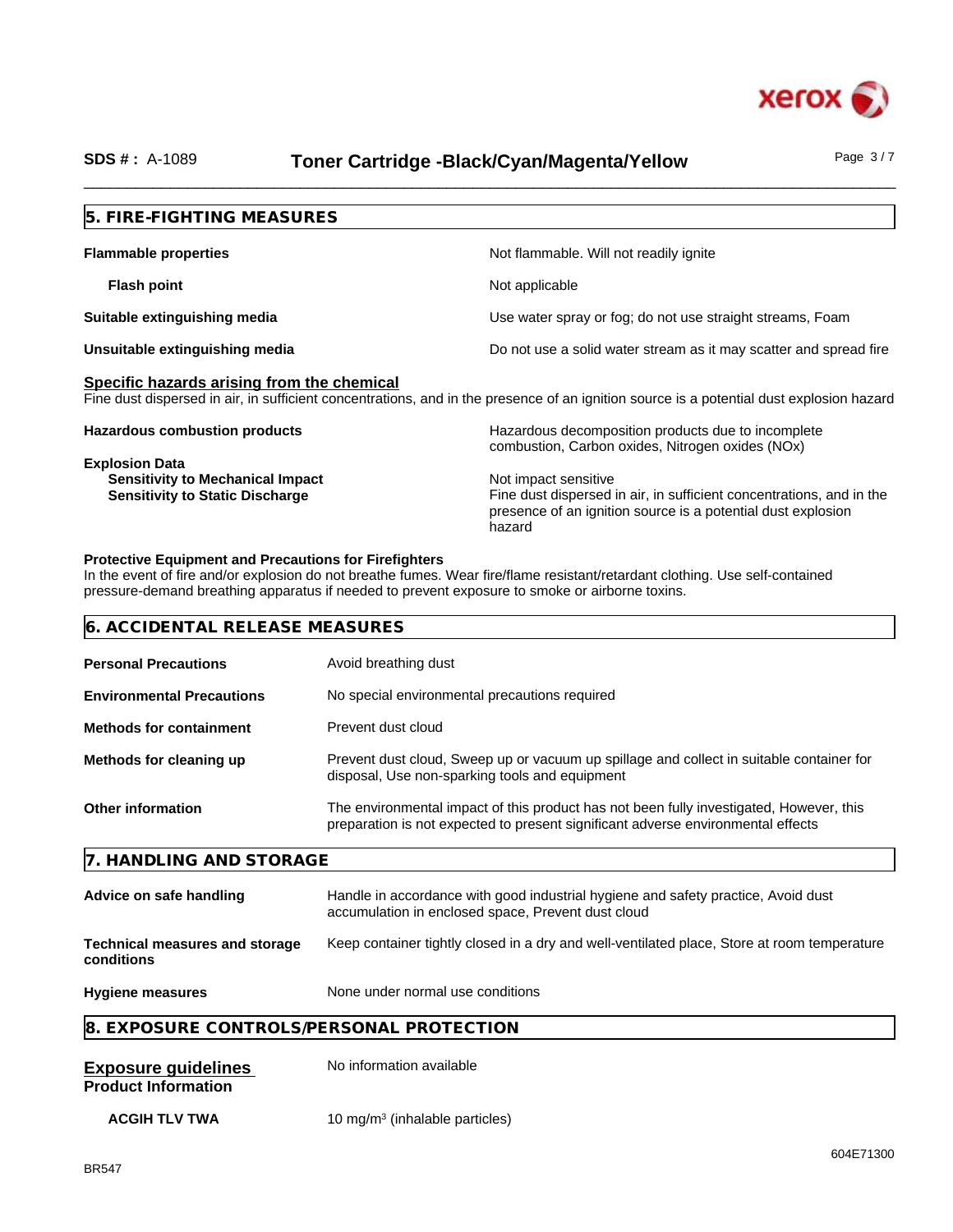

# SDS #: A-1089 **Toner Cartridge -Black/Cyan/Magenta/Yellow** Page 4/7

| <b>ACGIH TLV TWA</b>        | 3 mg/m <sup>3</sup> (respirable dust)  |  |
|-----------------------------|----------------------------------------|--|
| <b>OSHA PEL TWA</b>         | 15 mg/m <sup>3</sup> (total dust)      |  |
| <b>OSHA PEL TWA</b>         | $5 \text{ mg/m}^3$ (respirable dust)   |  |
| <b>Xerox Exposure Limit</b> | $2.5 \text{ mg/m}^3$ (total dust)      |  |
| <b>Xerox Exposure Limit</b> | $0.4 \text{ mg/m}^3$ (respirable dust) |  |
|                             |                                        |  |

#### **Other information**

The results obtained from a Xerox sponsored Chronic Toner Inhalation Study demonstrated no lung changes in rats for the lowest (1 mg/m<sup>3</sup> ) exposure level (the level most relevant to potential human exposure). A very slight degree of fibrosis was noted in 25% of animals at the middle (4mg/m3) exposure level, while a slight degree of fibrosis was noted in all the animals at the highest (16 mg/m<sup>3</sup>) exposure level. These findings are attributed to "lung overloading", a generic response to excessive amounts of any dust retained in the lungs for a prolonged period. This study was conducted using a special testtoner to comply with an EPA testing protocol.

#### **Occupational exposure controls**

**Engineering measures** None under normal use conditions

### **Personal Protective Equipment**

#### **Customer use / Cartridges and sealed bottles**

| <b>Respiratory protection</b> | No special protective equipment required |
|-------------------------------|------------------------------------------|
| <b>Eye/Face protection</b>    | No special protective equipment required |
| Skin and body protection      | No special protective equipment required |
| <b>Hand protection</b>        | No special protective equipment required |

### **9. PHYSICAL AND CHEMICAL PROPERTIES**

| Appearance<br>Odor threshold<br>рH<br><b>Flash point</b> | Powder<br>Not applicable<br>Not applicable<br>Not applicable |                                             | Odor<br><b>Physical state</b><br>Color<br><b>Boiling</b><br>point/range | Faint<br>Solid<br>Cyan, Black, Magenta, Yellow<br>Not applicable $49 - 60$ °C<br>120 - 140 °F |  |
|----------------------------------------------------------|--------------------------------------------------------------|---------------------------------------------|-------------------------------------------------------------------------|-----------------------------------------------------------------------------------------------|--|
| Autoignition<br>temperature                              | Not applicable                                               |                                             |                                                                         |                                                                                               |  |
| <b>Flammability Limits in Air</b>                        |                                                              | Not applicable                              |                                                                         |                                                                                               |  |
| <b>Explosive properties</b>                              |                                                              | source is a potential dust explosion hazard |                                                                         | Fine dust dispersed in air, in sufficient concentrations, and in the presence of an ignition  |  |
| Vapor pressure                                           |                                                              | Not applicable                              |                                                                         |                                                                                               |  |
| Vapor density                                            |                                                              | Not applicable                              |                                                                         |                                                                                               |  |
| <b>Water solubility</b>                                  |                                                              | <b>Negligible</b>                           |                                                                         |                                                                                               |  |
| Viscosity                                                |                                                              | Not applicable                              |                                                                         |                                                                                               |  |
| <b>Partition coefficient</b>                             |                                                              | Not applicable                              |                                                                         |                                                                                               |  |
| <b>Evaporation rate</b>                                  |                                                              | Not applicable                              |                                                                         |                                                                                               |  |
| Melting point/range                                      |                                                              | Not determined                              |                                                                         |                                                                                               |  |
| <b>Freezing point</b>                                    |                                                              | Not applicable                              |                                                                         |                                                                                               |  |
| Decomposition temperature                                |                                                              | Not determined                              |                                                                         |                                                                                               |  |
| <b>Specific gravity</b>                                  |                                                              | $\widetilde{\phantom{m}}$                   |                                                                         |                                                                                               |  |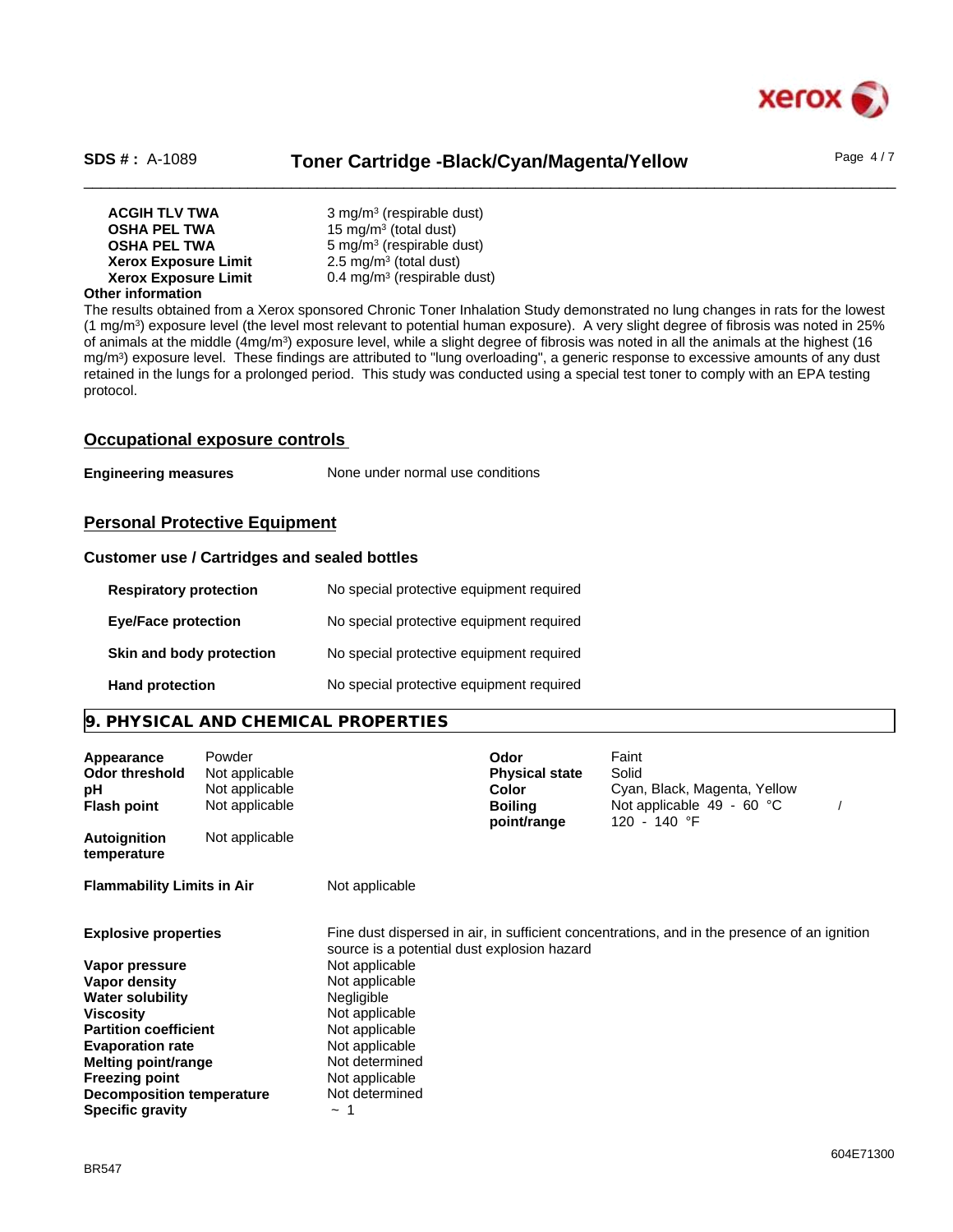

# SDS #: A-1089 **Toner Cartridge -Black/Cyan/Magenta/Yellow** Page 5/7

| 10. STABILITY AND REACTIVITY                           |                                                                                                                                                                 |  |
|--------------------------------------------------------|-----------------------------------------------------------------------------------------------------------------------------------------------------------------|--|
| <b>Reactivity</b>                                      | No dangerous reaction known under conditions of normal use                                                                                                      |  |
| <b>Stability</b>                                       | Stable under normal conditions                                                                                                                                  |  |
| Incompatible products                                  | None                                                                                                                                                            |  |
| <b>Conditions to Avoid</b>                             | Prevent dust cloud, Fine dust dispersed in air, in sufficient concentrations, and in the<br>presence of an ignition source is a potential dust explosion hazard |  |
| Hazardous Decomposition Products None under normal use |                                                                                                                                                                 |  |
| <b>Hazardous polymerization</b>                        | Hazardous polymerization does not occur                                                                                                                         |  |
| <b>Hazardous reactions</b>                             | None under normal processing                                                                                                                                    |  |
|                                                        |                                                                                                                                                                 |  |

**11. TOXICOLOGICAL INFORMATION**

The toxicity data noted below is based on the test results of similar reprographic materials.

Titanium dioxide 2B

#### **Acute Toxicity**

| <b>Product Information</b>                                     |                                                                                      |                                              |            |  |  |  |
|----------------------------------------------------------------|--------------------------------------------------------------------------------------|----------------------------------------------|------------|--|--|--|
| <b>Irritation</b>                                              |                                                                                      | No skin irritation, No eye irritation        |            |  |  |  |
| Oral LD50                                                      | $> 5$ g/kg (rat)                                                                     |                                              |            |  |  |  |
| Dermal LD50                                                    | $> 5$ g/kg (rabbit)                                                                  |                                              |            |  |  |  |
| <b>LC50 Inhalation</b>                                         |                                                                                      | $> 5$ mg/L (rat, 4 hr)                       |            |  |  |  |
| <b>Eyes</b>                                                    | No known effect                                                                      |                                              |            |  |  |  |
| <b>Skin</b>                                                    |                                                                                      | No known effect                              |            |  |  |  |
| <b>Inhalation</b>                                              |                                                                                      | No known effect                              |            |  |  |  |
| Ingestion                                                      | No known effect                                                                      |                                              |            |  |  |  |
| <b>Chronic toxicity</b>                                        |                                                                                      |                                              |            |  |  |  |
| <b>Product Information</b>                                     |                                                                                      |                                              |            |  |  |  |
| <b>Chronic effects</b>                                         |                                                                                      | No known effects under normal use conditions |            |  |  |  |
| <b>Main symptoms</b>                                           | <b>Overexposure may cause:</b> mild respiratory irritation similar to nuisance dust. |                                              |            |  |  |  |
| Aggravated Medical Conditions None under normal use conditions |                                                                                      |                                              |            |  |  |  |
| Carcinogenicity                                                | See "Other Information" in this section.                                             |                                              |            |  |  |  |
| <b>Chemical Name</b>                                           |                                                                                      | <b>IARC</b>                                  | <b>NTP</b> |  |  |  |
| Carbon black                                                   |                                                                                      | 2B                                           |            |  |  |  |

#### **Other information**

The IARC (International Agency for Research on Cancer) has listed carbon black as "possibly carcinogenic to humans". However, Xerox has concluded that the presence of carbon black in this mixture does not present a health hazard. The IARC classification is based on studies evaluating pure, "free" carbon black. In contrast, toner is a formulation composed of specially prepared polymer and a small amount of carbon black (or other pigment). In the process of making toner, the small amount of carbon black becomes encapsulated within a matrix. Xerox has performed extensive testing of toner, including a chronic bioassay (test for potential carcinogenicity). Exposure to toner did not produce evidence of cancer in exposed animals. The results were submitted to regulatory agencies and published extensively.

The IARC (International Agency for Research on Cancer) has listed titanium dioxide as "possibly carcinogenic to humans". However, Xerox has concluded that the presence of titanium dioxide in this mixture does not present a health hazard. The IARC classification is based on studies in rats using high concentrations of pure, unbound TiO2 particles of respirable size. The Titanium Dioxide Industry REACH Consortium has concluded that these effects were species-specific, attributable to lung overload and not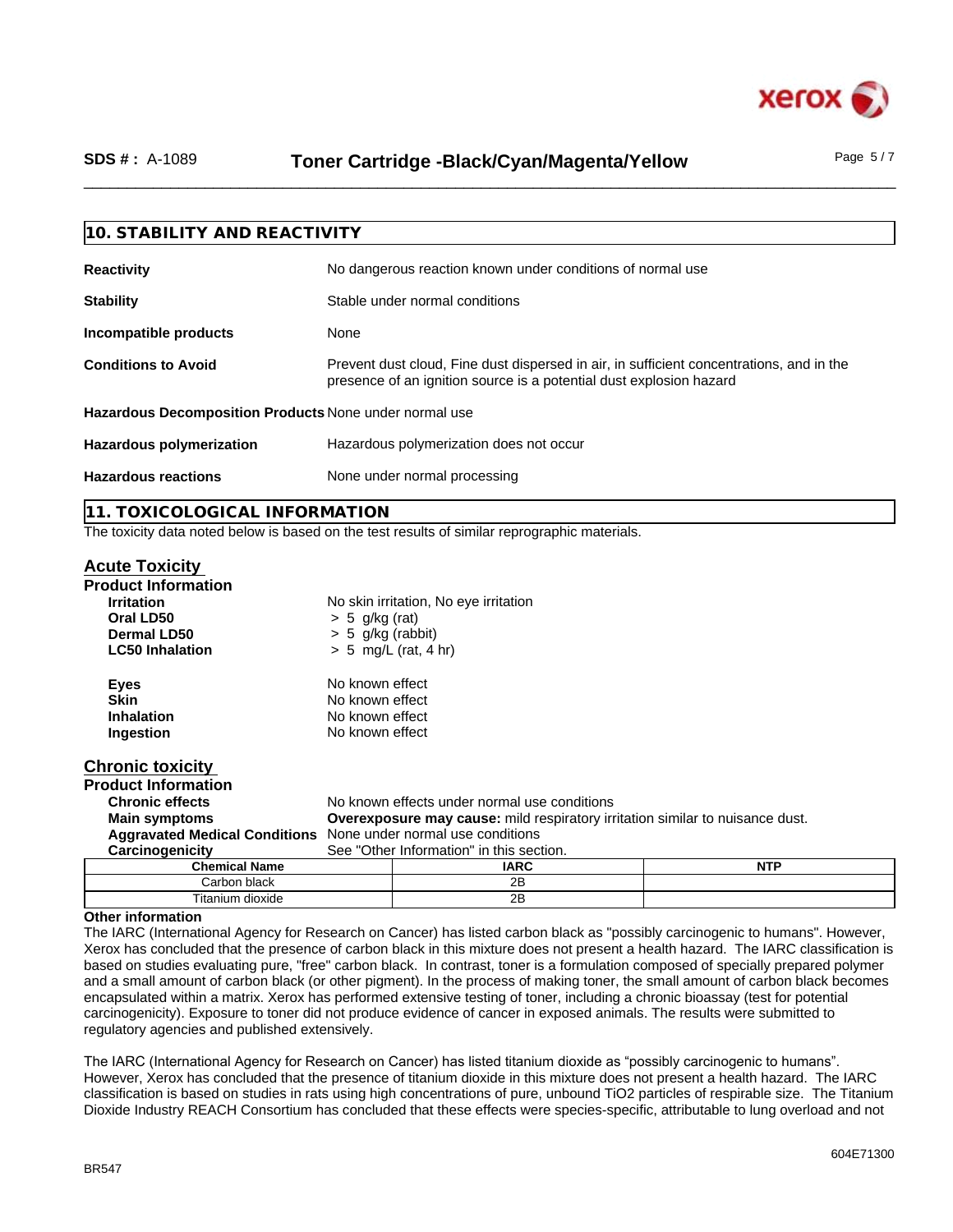

# SDS #: A-1089 **Toner Cartridge -Black/Cyan/Magenta/Yellow** Page 6/7

specific to TiO2, i.e. similar effects would also be seen for other low solubility dusts. Toxicological and epidemiological studies do not suggest a carcinogenic effects in humans. In addition, the titanium dioxide in this mixture is encapsulated in a matrix or bound to the surface of the toner.

| Other toxic effects         |                                          |  |
|-----------------------------|------------------------------------------|--|
| <b>Product Information</b>  |                                          |  |
| <b>Sensitization</b>        | No sensitization responses were observed |  |
| <b>Mutagenic effects</b>    | Not mutagenic in AMES Test               |  |
| <b>Target organ effects</b> | None known                               |  |
| Other adverse effects       | None known                               |  |
| <b>Aspiration Hazard</b>    | Not applicable                           |  |

### **12. ECOLOGICAL INFORMATION**

#### **Ecotoxicity**

The environmental impact of this product has not been fully investigated. However, this preparation is not expected to present significant adverse environmental effects.

| 13. DISPOSAL CONSIDERATIONS   |                                                                                                                                                                                                                                                                                                                                                                                                                                                                                                                                |
|-------------------------------|--------------------------------------------------------------------------------------------------------------------------------------------------------------------------------------------------------------------------------------------------------------------------------------------------------------------------------------------------------------------------------------------------------------------------------------------------------------------------------------------------------------------------------|
| <b>Waste Disposal Methods</b> | This material, as supplied, is not a hazardous waste according to Federal regulations (40<br>CFR 261). This material could become a hazardous waste if it is mixed with or otherwise<br>comes in contact with a hazardous waste, if chemical additions are made to this material, or<br>if the material is processed or otherwise altered. Consult 40 CFR 261 to determine whether<br>the altered material is a hazardous waste. Consult the appropriate state, regional, or local<br>regulations for additional requirements. |
| <b>Contaminated packaging</b> | Dispose of in accordance with local regulations.                                                                                                                                                                                                                                                                                                                                                                                                                                                                               |
| 14. TRANSPORT INFORMATION     |                                                                                                                                                                                                                                                                                                                                                                                                                                                                                                                                |

**Note** This material is not subject to regulation as a hazardous material for shipping

#### **15. REGULATORY INFORMATION**

#### **OSHA Regulatory Status**

This product is an article which contains a mixture / preparation in powder form. Safety information is given for exposure to the article as sold and used by the customer. Intended use of the product is not expected to result in exposure to the mixture / preparation based on the packaging and method of dispensing.

While this material is not considered hazardous by the OSHA hazard Communication Standard (29 CFR 1910.1200), this SDS contains valuable information for the safe handling and proper use of the product. This SDS should be retained and made available to employees and other users of this product.

#### **International Inventories**

| <b>TSCA</b>     |  |
|-----------------|--|
| <b>DSL/NDSL</b> |  |

**Complies** Complies

| <b>U.S. Federal Regulations</b> |  |
|---------------------------------|--|
| <b>SARA 313</b>                 |  |